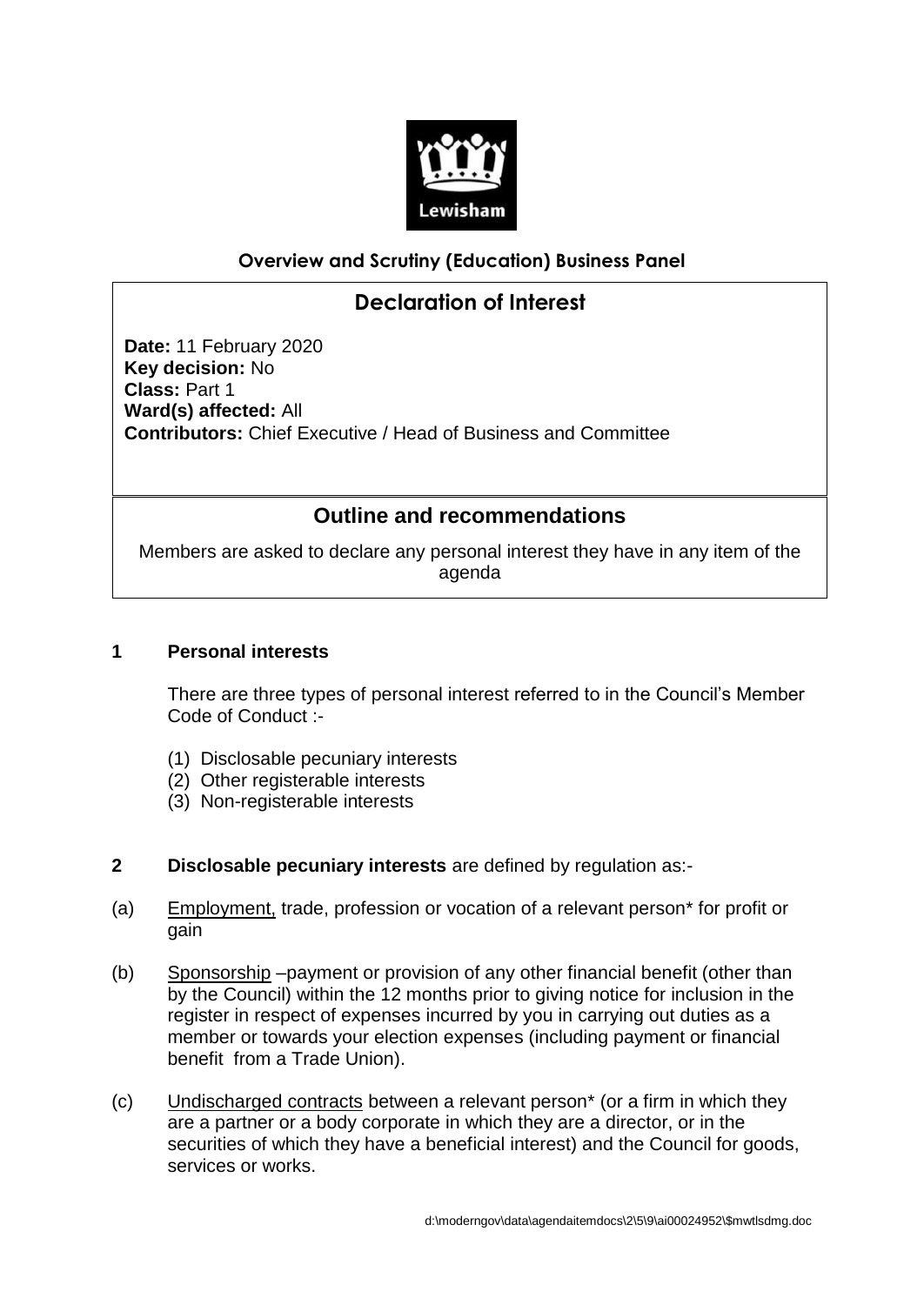- (d) Beneficial interests in land in the borough.
- (e) Licence to occupy land in the borough for one month or more.
- (f) Corporate tenancies any tenancy, where to the member's knowledge, the Council is landlord and the tenant is a firm in which the relevant person\* is a partner, a body corporate in which they are a director, or in the securities of which they have a beneficial interest.
- (g) Beneficial interest in securities of a body where:-
	- (a) that body to the member's knowledge has a place of business or land in the borough; and
	- (b) either
		- (i) the total nominal value of the securities exceeds £25,000 or 1/100 of the total issued share capital of that body; or

(ii) if the share capital of that body is of more than one class, the total nominal value of the shares of any one class in which the relevant person\* has a beneficial interest exceeds 1/100 of the total issued share capital of that class.

\*A relevant person is the member, their spouse or civil partner, or a person with whom they live as spouse or civil partner.

#### **(3) Other registerable interests**

The Lewisham Member Code of Conduct requires members also to register the following interests:-

- (a) Membership or position of control or management in a body to which you were appointed or nominated by the Council
- (b) Any body exercising functions of a public nature or directed to charitable purposes , or whose principal purposes include the influence of public opinion or policy, including any political party
- (c) Any person from whom you have received a gift or hospitality with an estimated value of at least £25

#### **(4) Non registerable interests**

Occasions may arise when a matter under consideration would or would be likely to affect the wellbeing of a member, their family, friend or close associate more than it would affect the wellbeing of those in the local area generally, but which is not required to be registered in the Register of Members' Interests (for example a matter concerning the closure of a school at which a Member's child attends).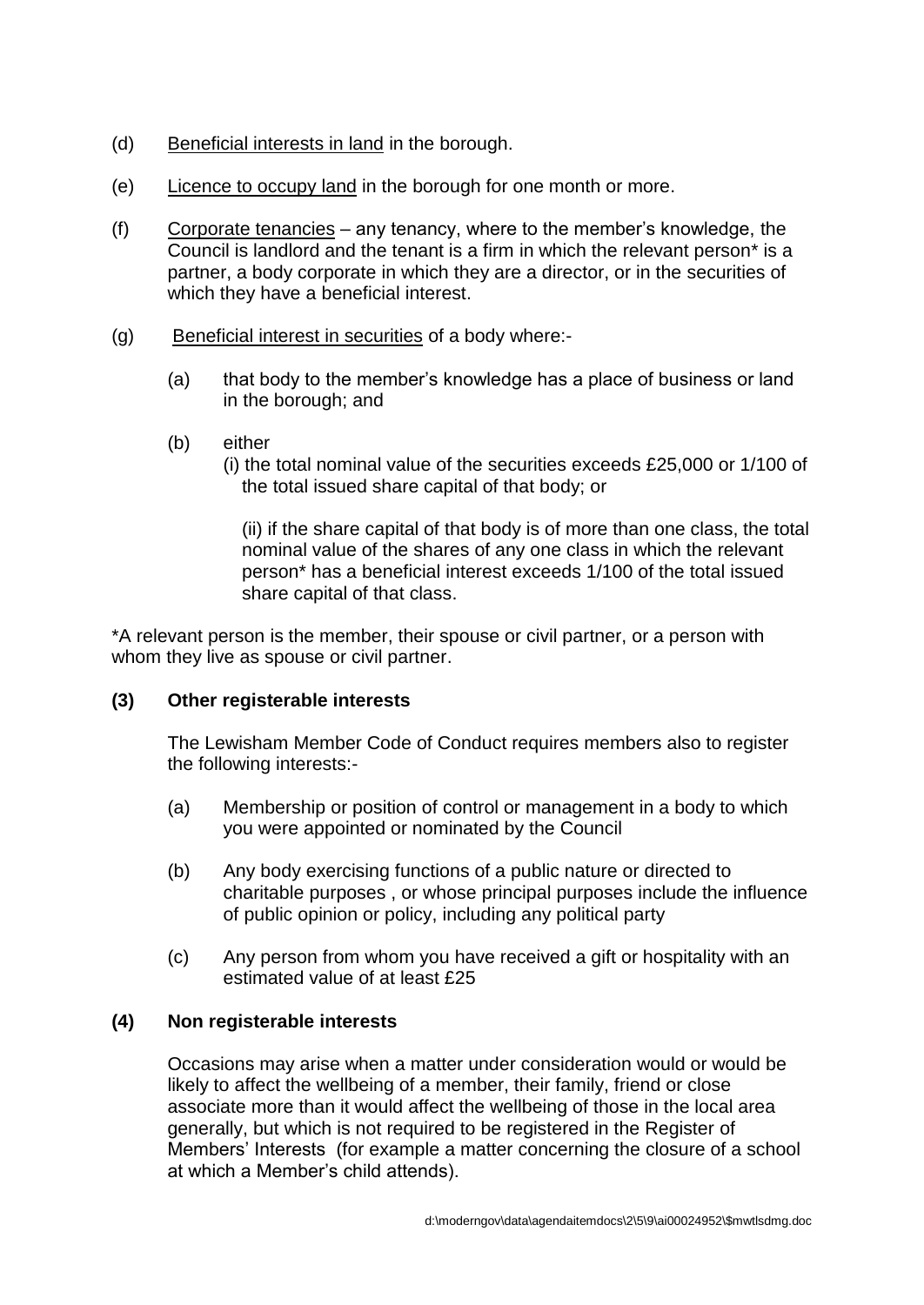## **(5) Declaration and Impact of interest on members' participation**

- (a) Where a member has any registerable interest in a matter and they are present at a meeting at which that matter is to be discussed, they must declare the nature of the interest at the earliest opportunity and in any event before the matter is considered. The declaration will be recorded in the minutes of the meeting. If the matter is a disclosable pecuniary interest the member must take not part in consideration of the matter and withdraw from the room before it is considered. They must not seek improperly to influence the decision in any way. **Failure to declare such an interest which has not already been entered in the Register of Members' Interests, or participation where such an interest exists, is liable to prosecution and on conviction carries a fine of up to £5000**
- (b) Where a member has a registerable interest which falls short of a disclosable pecuniary interest they must still declare the nature of the interest to the meeting at the earliest opportunity and in any event before the matter is considered, but they may stay in the room, participate in consideration of the matter and vote on it unless paragraph (c) below applies.
- (c) Where a member has a registerable interest which falls short of a disclosable pecuniary interest, the member must consider whether a reasonable member of the public in possession of the facts would think that their interest is so significant that it would be likely to impair the member's judgement of the public interest. If so, the member must withdraw and take no part in consideration of the matter nor seek to influence the outcome improperly.
- (d) If a non-registerable interest arises which affects the wellbeing of a member, their, family, friend or close associate more than it would affect those in the local area generally, then the provisions relating to the declarations of interest and withdrawal apply as if it were a registerable interest.
- (e) Decisions relating to declarations of interests are for the member's personal judgement, though in cases of doubt they may wish to seek the advice of the Monitoring Officer.

#### **(6) Sensitive information**

There are special provisions relating to sensitive interests. These are interests the disclosure of which would be likely to expose the member to risk of violence or intimidation where the Monitoring Officer has agreed that such interest need not be registered. Members with such an interest are referred to the Code and advised to seek advice from the Monitoring Officer in advance.